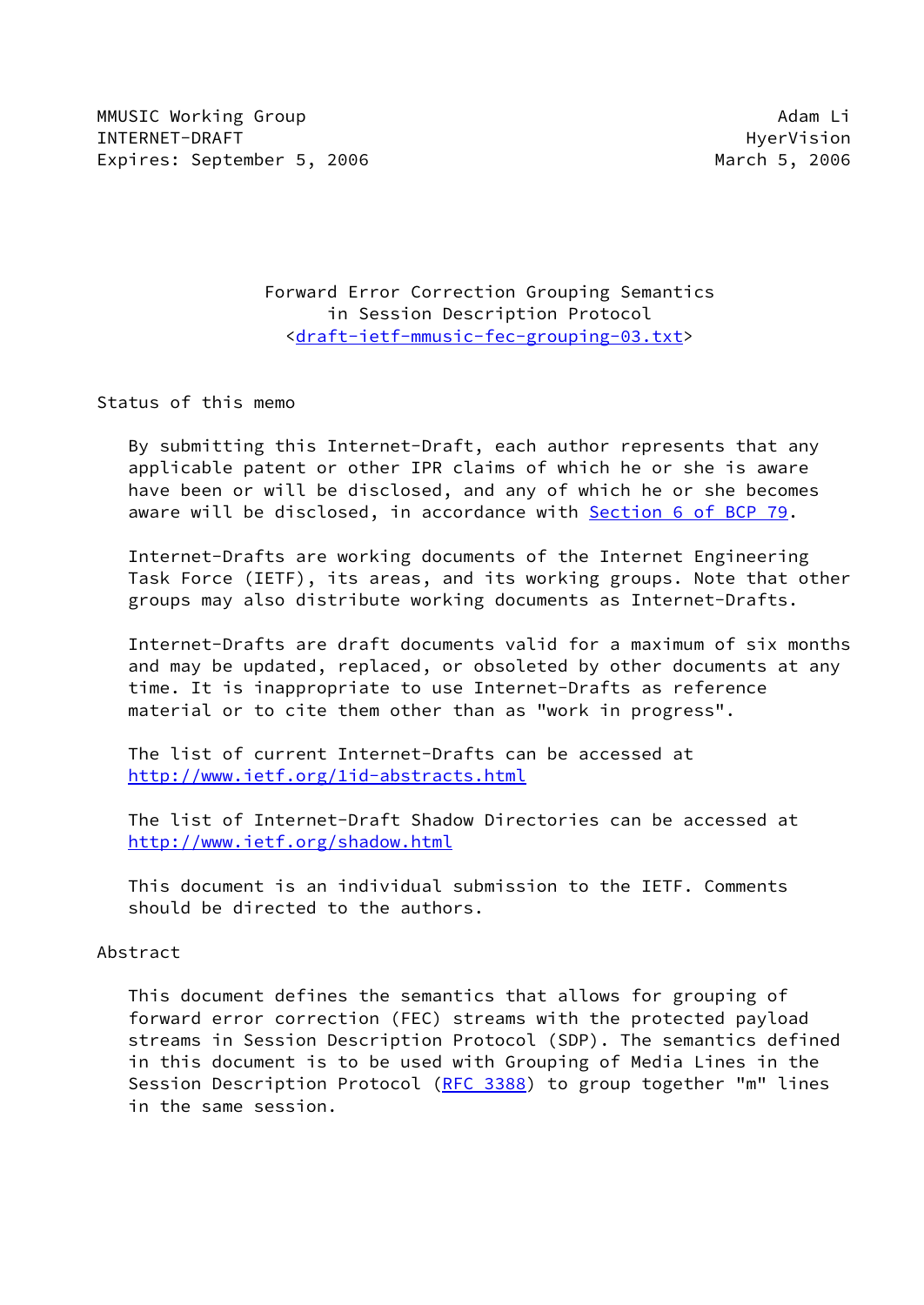<span id="page-1-1"></span>

| INTERNET-DRAFT    | FEC Grouping Semantics in SDP      |  | March 5, 2006 |  |
|-------------------|------------------------------------|--|---------------|--|
| Table of Contents |                                    |  |               |  |
|                   |                                    |  |               |  |
|                   |                                    |  |               |  |
|                   |                                    |  |               |  |
|                   |                                    |  |               |  |
|                   |                                    |  |               |  |
|                   | 4.2. Offer / Answer Consideration3 |  |               |  |
|                   |                                    |  |               |  |
|                   |                                    |  |               |  |
|                   |                                    |  |               |  |
|                   |                                    |  |               |  |

 [8.](#page-5-1) Author's Address.................................................[5](#page-4-2) [9.](#page-5-2) References.......................................................[5](#page-4-2) [9.1](#page-5-3). Normative References........................................[5](#page-4-2) [9.2](#page-5-4). Informative References......................................[5](#page-4-2)

#### <span id="page-1-0"></span>[1](#page-1-0). Introduction

The media lines in an SDP  $[3]$  $[3]$  session may be associated with each other in various ways. SDP itself does not provide methods to convey the relationships between the media lines. Such relationships are indicated the extension to SDP as defined in Grouping of Media Lines in the Session Description Protocol [\(RFC 3388](https://datatracker.ietf.org/doc/pdf/rfc3388)) [2]. [RFC 3388](https://datatracker.ietf.org/doc/pdf/rfc3388) defines two types of semantics: Lip Synchronization, and Flow Identification.

 Forward Error Correction (FEC) is a common technique to achieve robust communication in error-prone environments. In this document, we define the semantics that allows for grouping of FEC streams with the protected payload streams in SDP by further extending [RFC 3388](https://datatracker.ietf.org/doc/pdf/rfc3388).

<span id="page-1-2"></span>[2](#page-1-2). Terminology

 The key words "MUST", "MUST NOT", "REQUIRED", "SHALL", "SHALL NOT", "SHOULD, "SHOULD NOT", "RECOMMENDED", "MAY", and "OPTIONAL" in this document are to be interpreted as described in [RFC 2119](https://datatracker.ietf.org/doc/pdf/rfc2119)  $\lceil 1 \rceil$ .

<span id="page-1-3"></span>[3](#page-1-3). Forward Error Correction (FEC)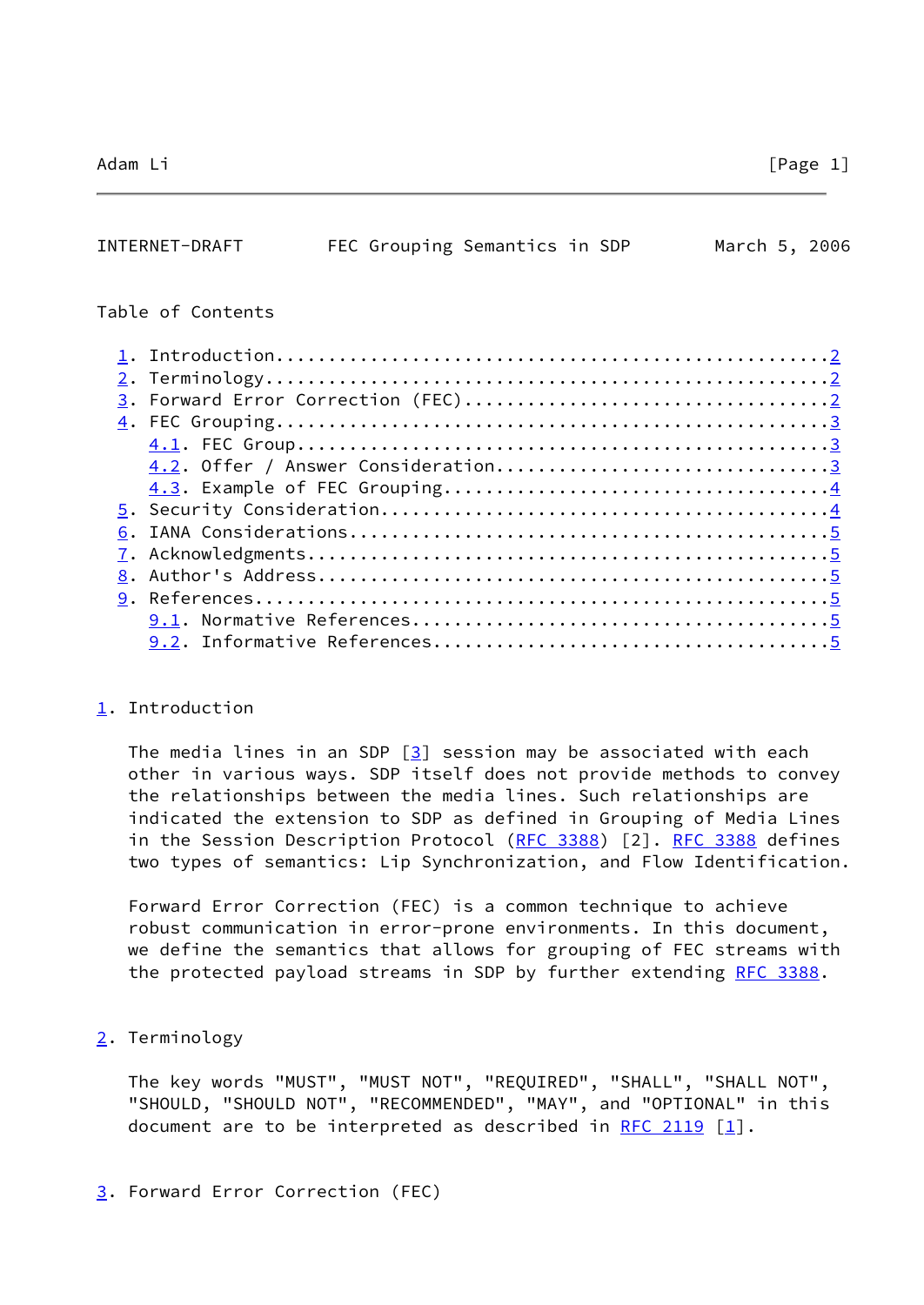Forward Error Correction (FEC) is a common technique to achieve robust communication in error-prone environments. In FEC, communication uses a bandwidth that is more than payload to send redundantly coded payload information. The receivers can readily recover the original payload even when some communication is lost in the transmission. Compare to other error correction technique (such as re-transmission), FEC can achieve much lower transmission delay, and does not have the problem of implosion from retransmission requests in various multicast scenarios.

Adam Li [Page 2]

<span id="page-2-1"></span>INTERNET-DRAFT FEC Grouping Semantics in SDP March 5, 2006

 In general, the FEC data can be sent in two different ways: (1) multiplexed together with the original payload stream, or (2) as a separate stream. It is thus necessary to define mechanisms to indicate the association relationship between the FEC data and the payload data they protect.

 When FEC data are multiplexed with the original payload stream, the association relationship is indicated as specified in RTP Payload for Redundant Audio Data [\(RFC 2198](https://datatracker.ietf.org/doc/pdf/rfc2198)) [4]. As an example, such relationship can be indicated as in the generic RFC payload format for FEC [5].

When FEC data are sent as a separate stream from the payload data, the association relationship can be indicated in various ways. This document on the FEC media line grouping specifies a mechanism for indicating such relationships.

# <span id="page-2-0"></span>[4](#page-2-0). FEC Grouping

# <span id="page-2-2"></span>[4.1](#page-2-2). FEC Group

 Each "a=group" line are used to indicate the association relationship between the FEC streams and the payload stream. The streams included in one "a=group" line are called a "FEC Group".

 Each FEC group MAY have one or more than one FEC streams, and one or more than one payload streams. For example, it is possible to have one payload streams protected by more than one FEC streams, or multiple payload streams sharing one FEC stream.

Grouping streams in a FEC group only indicates the association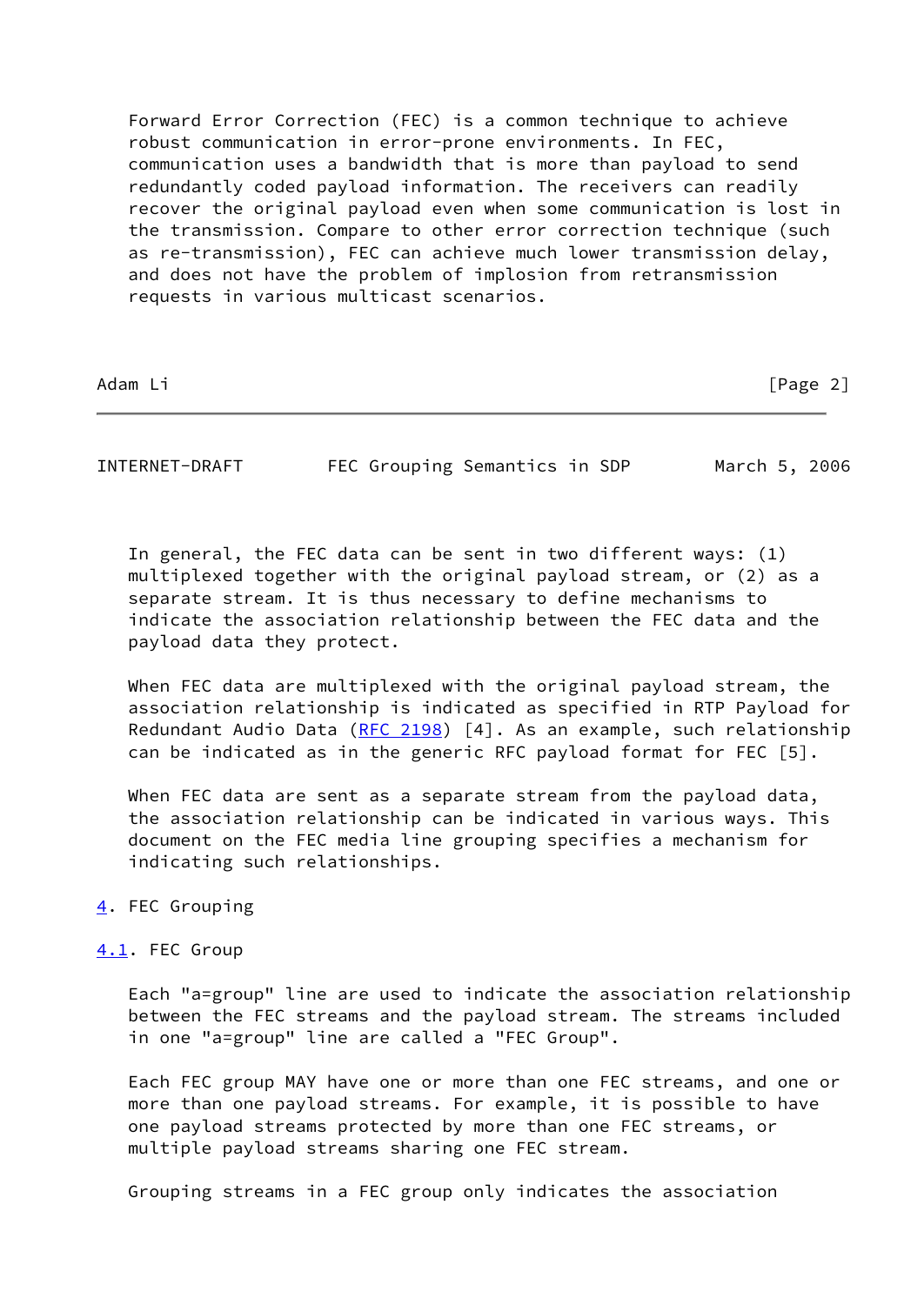relationship between streams. The detailed FEC protection scheme/parameters are conveyed through the mechanism of the particular FEC algorithm used. For example, the FEC grouping is used for generic RTP payload for FEC (RFC YYYY) [5] to indicate the association relationship between the FEC stream and the payload stream. The detailed protection level and length information for the ULP algorithm is communicated in band within the FEC stream.

# <span id="page-3-0"></span>[4.2](#page-3-0). Offer / Answer Consideration

 The backward compatibility in offer / answer is generally handled as specified in [RFC 3388](https://datatracker.ietf.org/doc/pdf/rfc3388) [2].

 Depending on the implementation, a node that does not understand FEC grouping (either does not understand line grouping at all, or just does not understand the FEC semantics) might respond to an offer containing FEC grouping either (1) with an answer which ignores the grouping attribute, or (2) with a refusal to the request (e.g., 488 Not acceptable here or 606 Not Acceptable in SIP).

Adam Li [Page 3]

<span id="page-3-2"></span>

| INTERNET-DRAFT | FEC Grouping Semantics in SDP |  | March 5, 2006 |  |
|----------------|-------------------------------|--|---------------|--|
|                |                               |  |               |  |

 In the first case, the original sender of the offer MUST establish the connection without FEC. In the second case, if the sender of the offer still wishes to establish the session, it SHOULD re-try the request with an offer without FEC.

## <span id="page-3-1"></span>[4.3](#page-3-1). Example of FEC Grouping

 The following example shows a session description of a multicast conference. The first media stream (mid:1) contains the audio stream. The second media stream (mid:2) contains the Generic FEC [5] protection for the audio stream. These two streams form an FEC Group. The relationship between the two streams is indicated by the "a=group:FEC 1 2" line. The FEC stream is sent to the same multicast group and has the same TTL as the audio, but on a port number two higher. Likewise, the video stream (mid:3) and its Generic FEC protection stream (mid:4) forms another FEC group. The relationship between the two streams is indicated by the "a=group:FEC 3 4" line. The FEC stream is sent to a different multicast address, but has the same port number (30004) as the payload video stream.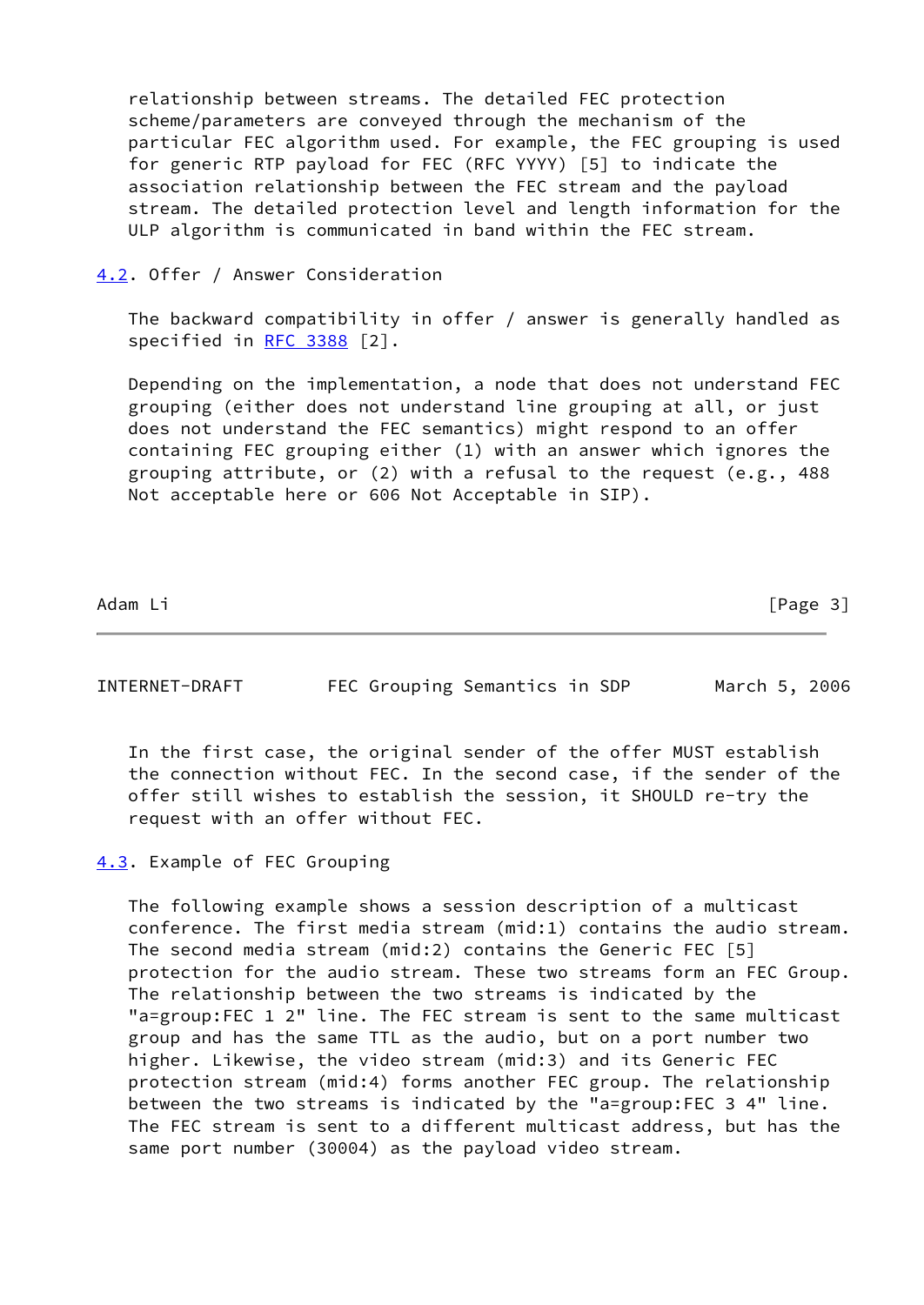```
v=0 o=adam 289083124 289083124 IN IP4 host.example.com
 s=ULP FEC Seminar
t=0 \theta c=IN IP4 224.2.17.12/127
 a=group:FEC 1 2
 a=group:FEC 3 4
 m=audio 30000 RTP/AVP 0
a = mid:1 m=application 30002 RTP/AVP 100
 a=rtpmap:100 ulpfec/8000
 a=mid:2
 m=video 30004 RTP/AVP 31
 a=mid:3
 m=application 30004 RTP/AVP 101
 c=IN IP4 224.2.17.13/127
 a=rtpmap:101 ulpfec/8000
 a=mid:4
```
<span id="page-4-0"></span>[5](#page-4-0). Security Consideration

 There is a weak threat for the receiver that the FEC grouping can be modified to indicate FEC relationships that do not exist. Such attacks may result in failure of FEC protect, and/or mishandling of other media payload streams. It is recommended that the receiver implementation SHOULD do integrity check to thwart such threats.

Adam Li **Francisco Community** Contract Community Community Community Community Community Community Community Community Community Community Community Community Community Community Community Community Community Community Com

<span id="page-4-2"></span>

| INTERNET-DRAFT | FEC Grouping Semantics in SDP |  |  | March 5, 2006 |  |
|----------------|-------------------------------|--|--|---------------|--|
|----------------|-------------------------------|--|--|---------------|--|

<span id="page-4-1"></span>[6](#page-4-1). IANA Considerations

 This document defines the semantics to be used with grouping of media lines in SDP as defined in [RFC 3388.](https://datatracker.ietf.org/doc/pdf/rfc3388) The semantics defined in this document are to be registered by the IANA when they are published in standard track RFCs.

The following semantics need to be registered with IANA.

| Semantics | Reterence |
|-----------|-----------|
|           |           |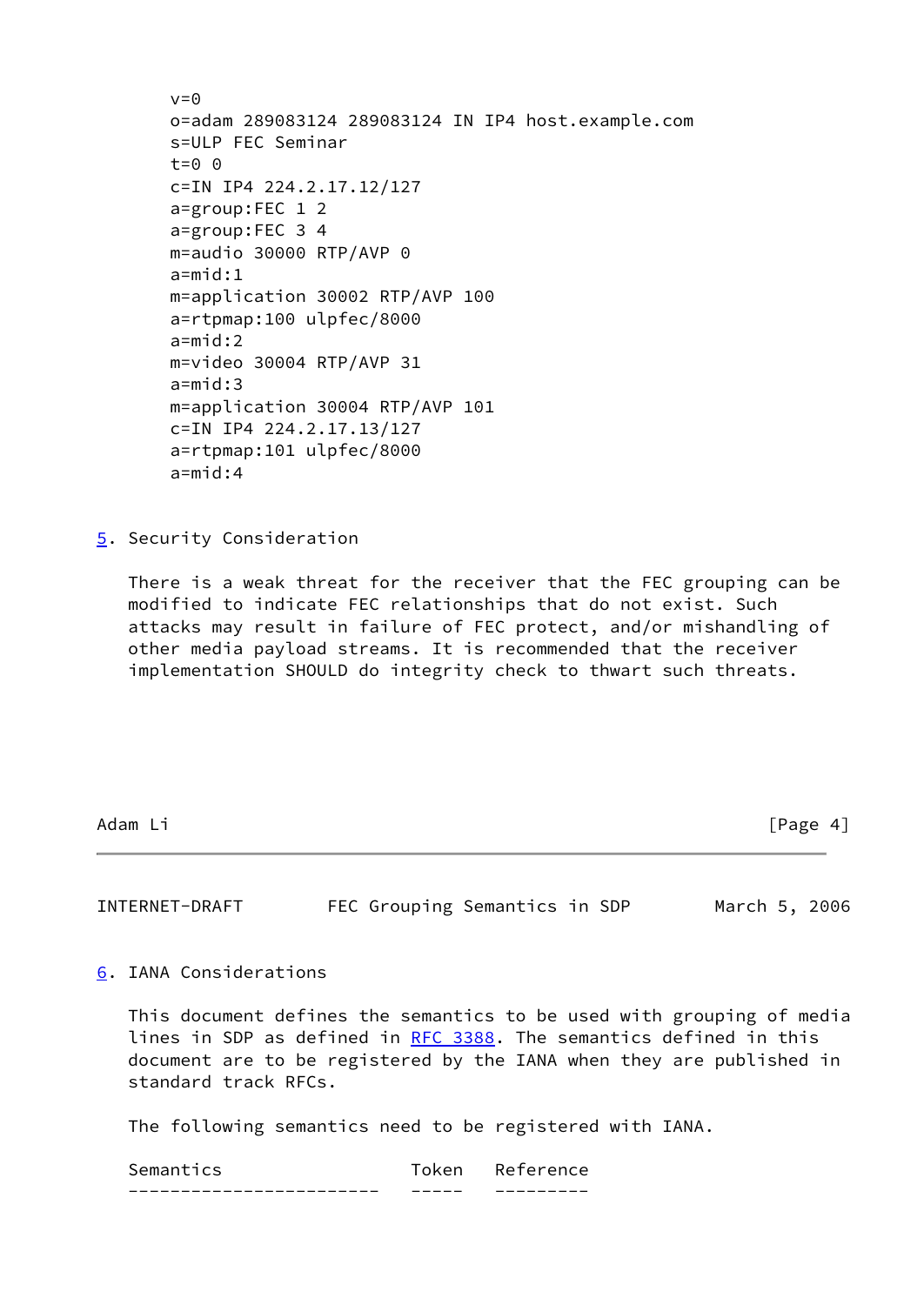Forward Error Correction FEC RFC XXXX

<span id="page-5-0"></span>[7](#page-5-0). Acknowledgments

 The author would like to thank Magnus Westerlund, Colin Perkins, and Joerg Ott for their feedback on this document.

<span id="page-5-1"></span>[8](#page-5-1). Author's Address

 Adam Li HyerVision 10194 Wateridge Circle #152 San Diego, CA 92121 U.S.A. Tel: +1 858 622 9038 Email: adamli@hyervision.com

- <span id="page-5-2"></span>[9](#page-5-2). References
- <span id="page-5-6"></span><span id="page-5-3"></span>[9.1](#page-5-3). Normative References
	- [1] S. Bradner, "Key words for use in RFCs to Indicate Requirement Levels", [RFC 2119](https://datatracker.ietf.org/doc/pdf/rfc2119), March 1997.
	- [2] G. Camarillo, J. Holler, and H. Schulzrinne, "Grouping of Media Lines in the Session Description Protocol (SDP)", [RFC 3388,](https://datatracker.ietf.org/doc/pdf/rfc3388) December 2002.

<span id="page-5-4"></span>[9.2](#page-5-4). Informative References

- <span id="page-5-5"></span> [3] M. Handley, V. Jacobson, and C. Perkins, "SDP: Session Description Protocol", IETF work in progress, January 2006.
- [4] C. Perkins, I. Kouvelas, O. Hodson, V. Hardman, M. Handley, J.C. Bolot, A. Vega-Garcia, and S. Fosse-Parisis, "RTP Payload for Redundant Audio Data", [RFC 2198,](https://datatracker.ietf.org/doc/pdf/rfc2198) September 1997.
- [5] A. Li, "An RFC Payload Format for Generic FEC", IETF work in progress, March 2006.

Adam Li [Page 5]

INTERNET-DRAFT FEC Grouping Semantics in SDP March 5, 2006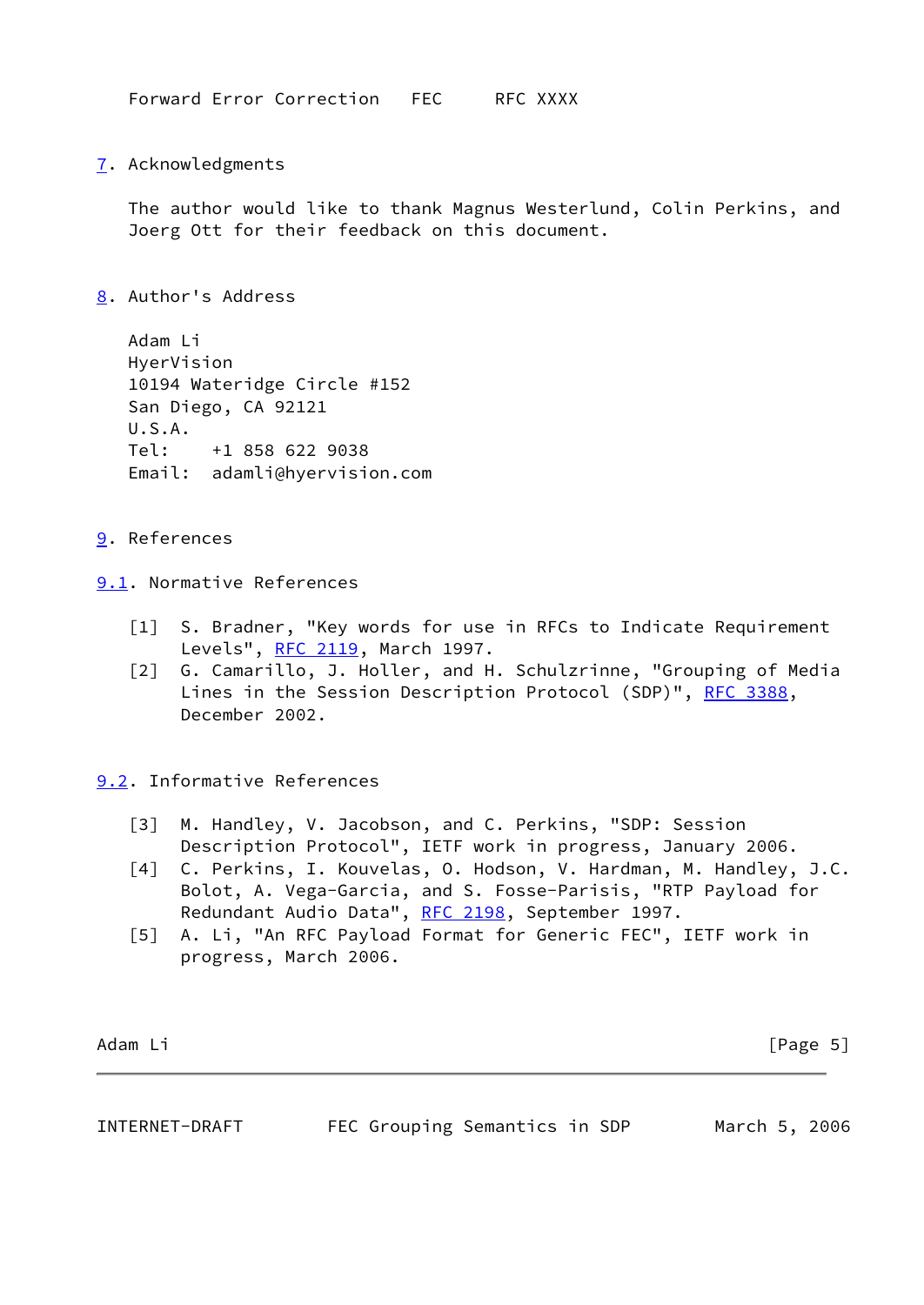### Copyright Statement

Copyright (C) The Internet Society (2006).

 This document is subject to the rights, licenses and restrictions contained in  $\underline{BCP}$  78, and except as set forth therein, the authors retain all their rights.

Disclaimer of Validity

 This document and the information contained herein are provided on an "AS IS" basis and THE CONTRIBUTOR, THE ORGANIZATION HE/SHE REPRESENTS OR IS SPONSORED BY (IF ANY), THE INTERNET SOCIETY AND THE INTERNET ENGINEERING TASK FORCE DISCLAIM ALL WARRANTIES, EXPRESS OR IMPLIED, INCLUDING BUT NOT LIMITED TO ANY WARRANTY THAT THE USE OF THE INFORMATION HEREIN WILL NOT INFRINGE ANY RIGHTS OR ANY IMPLIED WARRANTIES OF MERCHANTABILITY OR FITNESS FOR A PARTICULAR PURPOSE.

 The IETF takes no position regarding the validity or scope of any Intellectual Property Rights or other rights that might be claimed to pertain to the implementation or use of the technology described in this document or the extent to which any license under such rights might or might not be available; nor does it represent that it has made any independent effort to identify any such rights. Information on the procedures with respect to rights in RFC documents can be found in [BCP 78](https://datatracker.ietf.org/doc/pdf/bcp78) and [BCP 79](https://datatracker.ietf.org/doc/pdf/bcp79).

 Copies of IPR disclosures made to the IETF Secretariat and any assurances of licenses to be made available, or the result of an attempt made to obtain a general license or permission for the use of such proprietary rights by implementers or users of this specification can be obtained from the IETF on-line IPR repository at <http://www.ietf.org/ipr>.

 The IETF invites any interested party to bring to its attention any copyrights, patents or patent applications, or other proprietary rights that may cover technology that may be required to implement this standard. Please address the information to the IETF at ietf ipr@ietf.org.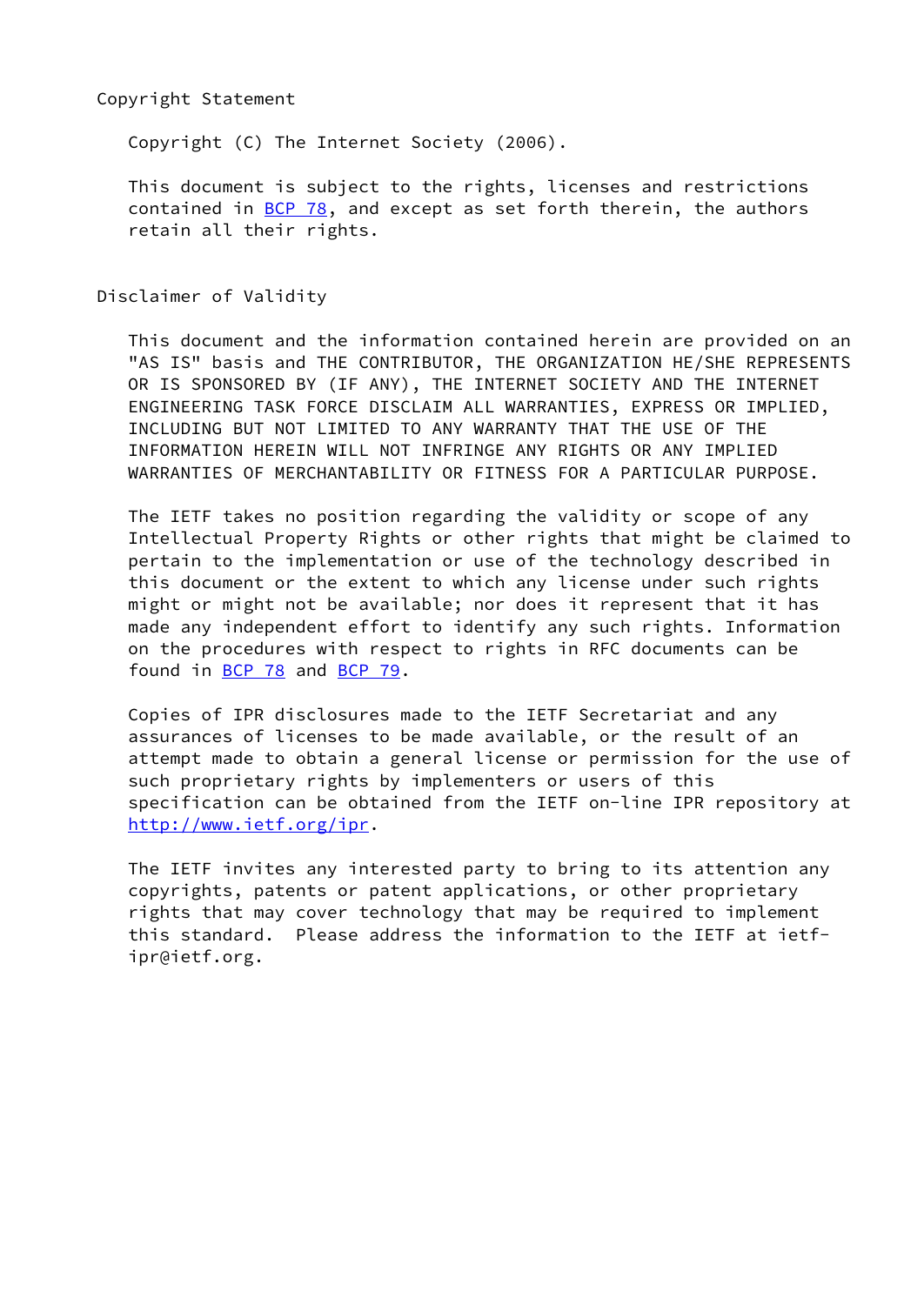| INTERNET-DRAFT |  | FEC Grouping Semantics in SDP |  | March 5, 2006 |  |
|----------------|--|-------------------------------|--|---------------|--|
|                |  |                               |  |               |  |

RFC Editor Considerations

 The RFC-editor is kindly requested to perform the following modifications upon the publication of this specification:

 - Replace all occurrences of RFC XXXX with the RFC number this specification receives when being published.

 - Replace reference [5] and all occurrences of RFC YYYY with the corresponding title and RFC number of that ID when it is published.

- Remove this Section.

This Internet-Draft expires September 5, 2006.